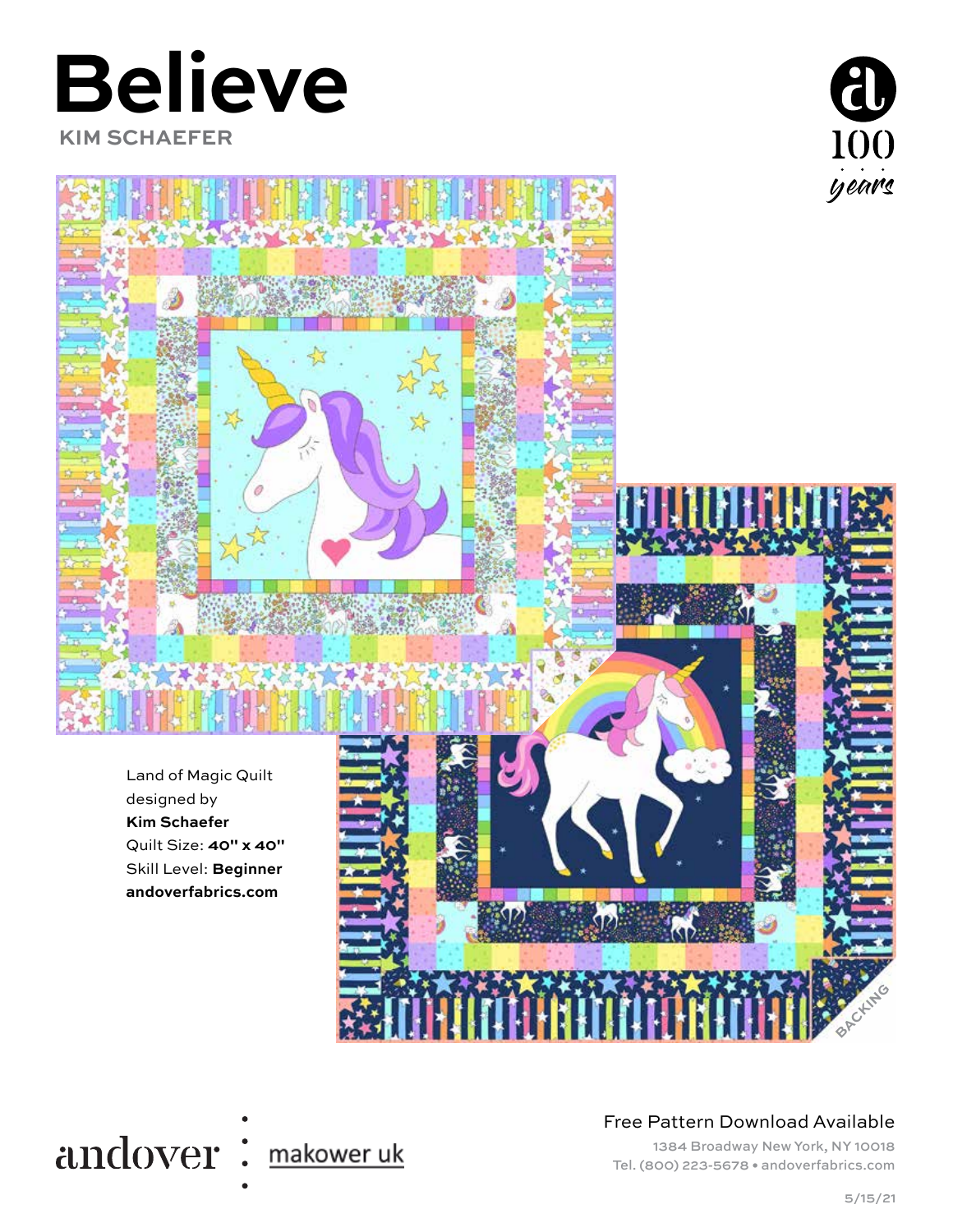### **Land of Magic Quilt**

Introducing Andover Fabrics new collection: **BELIEVE** by Kim Schaefer Quilt designed by Kim Schaefer

#### Quilt finishes 40" x 40"

*Sweet dreams of fairyland and unicorns will be in store for the lucky girl who is given this enchanting quilt, or who makes it herself! Novelty print borders that frame the center panel make the construction simple enough for a beginner. Choose from two*   $differential$  *different color schemes.* 

### **Cutting Directions**

**Note:** Read assembly directions before cutting patches. All measurements are cut sizes and include **4**" seam allowances. A fat **8** is a 9" x 20"-22" cut of fabric. Borders are cut the exact lengths required plus **4**" seam allowances. WOF designates the width of fabric from selvedge to selvedge (approximately 42" wide). **Making the Quilt**

#### **Fabric A**

Fussy-cut (1) panel 20**2**" x 20**2**"

#### **Fabric B**

Cut (4) borders 3**2**" x 20**2**", cut crosswise

**Fabric C** Cut  $(4)$  squares  $3\frac{1}{2}$ "

#### **Fabric D** Cut  $(4)$  squares  $2\frac{1}{2}$ "

#### **Fabric E**

Cut (4) borders 2**2**" x 30**2**", cut crosswise  $Cut(4)$  squares  $3\frac{1}{2}$ "

#### **Fabric F**

Cut (4) borders  $3\frac{1}{2}$ " x  $34\frac{1}{2}$ ", cut crosswise

#### **6 Pastels**

Cut (9) squares 2**2**" from 4 prints Cut (10) squares 2**2**" from 2 prints (56 total squares)

#### **Binding**

Cut (5) strips 2**2**" x WOF for binding

#### **Backing**

Cut (2) panels 23" x 45", pieced to fit quilt top with overlap on all sides



#### **Fabric Requirements**

|                  |          | Yardage                      | Fabric        |                   |
|------------------|----------|------------------------------|---------------|-------------------|
| <b>Fabric A</b>  | border   | 1 panel                      | 9902LB        | 9902B             |
| <b>Fabric B</b>  | border1  | $\frac{1}{4}$ yard           | 9903LB        | 9903B             |
| <b>Fabric C</b>  | border1  | fat $\frac{1}{8}$ yard       | 9904L         | 9904LB            |
| <b>Fabric D</b>  | border 3 | fat $\frac{1}{8}$ yard       | 9905L         | 9905B             |
| <b>Fabric E</b>  | border 3 | $\frac{3}{8}$ yard           | 9906L         | 9906B             |
| <b>Fabric F</b>  | border 4 | $\frac{1}{2}$ yard           | 9907L         | 9907B             |
| <b>Binding</b>   |          | $\frac{3}{8}$ yard           | 9908P         | 9908 <sub>O</sub> |
| <b>Backing</b>   |          | $2\frac{1}{2}$ yards         | 9905L         | 9905B             |
| <b>6 Pastels</b> | border2  | fat 1/ <sub>8</sub> yard ea. | <b>Either</b> |                   |
|                  |          | 9908 E                       | 9908 G        | 9908 O            |
|                  |          | 9908P                        | 9908T         | 9908Y             |
|                  |          |                              |               |                   |

- **1.** Fussy-cut the panel to include the printed squares evenly all around the unicorn. Include enough of the solid light background as needed to obtain the 20**2**" square.
- **2.** Border 1: Referring to the Quilt Diagram, sew Fabric B borders to opposite sides of the center panel. Join Fabric C squares to the ends of remaining Fabric B borders. Sew pieced borders to the top and bottom.
- **3.** Border 2: Join 13 pastel squares to make a border, referring to the quilt for color placement, or use your own judgment to arrange the squares. Make 2 borders with 13 squares. Sew to the sides. Make 2 borders with 15 squares and sew to the top and bottom.
- **4.** Border 3: Sew Fabric E borders to the sides. Join Fabric D squares to ends of remaining borders and sew to the top and bottom.
- **5.** Border 4: Likewise, sew Fabric F borders to the sides. Join Fabric E squares to ends of borders and sew to the top and bottom.

#### **Finishing the Quilt**

**6.** Layer the quilt with batting and backing and baste. Quilt in the ditch around borders and patches. Quilt around the printed motifs in the center panel. Bind to finish the quilt.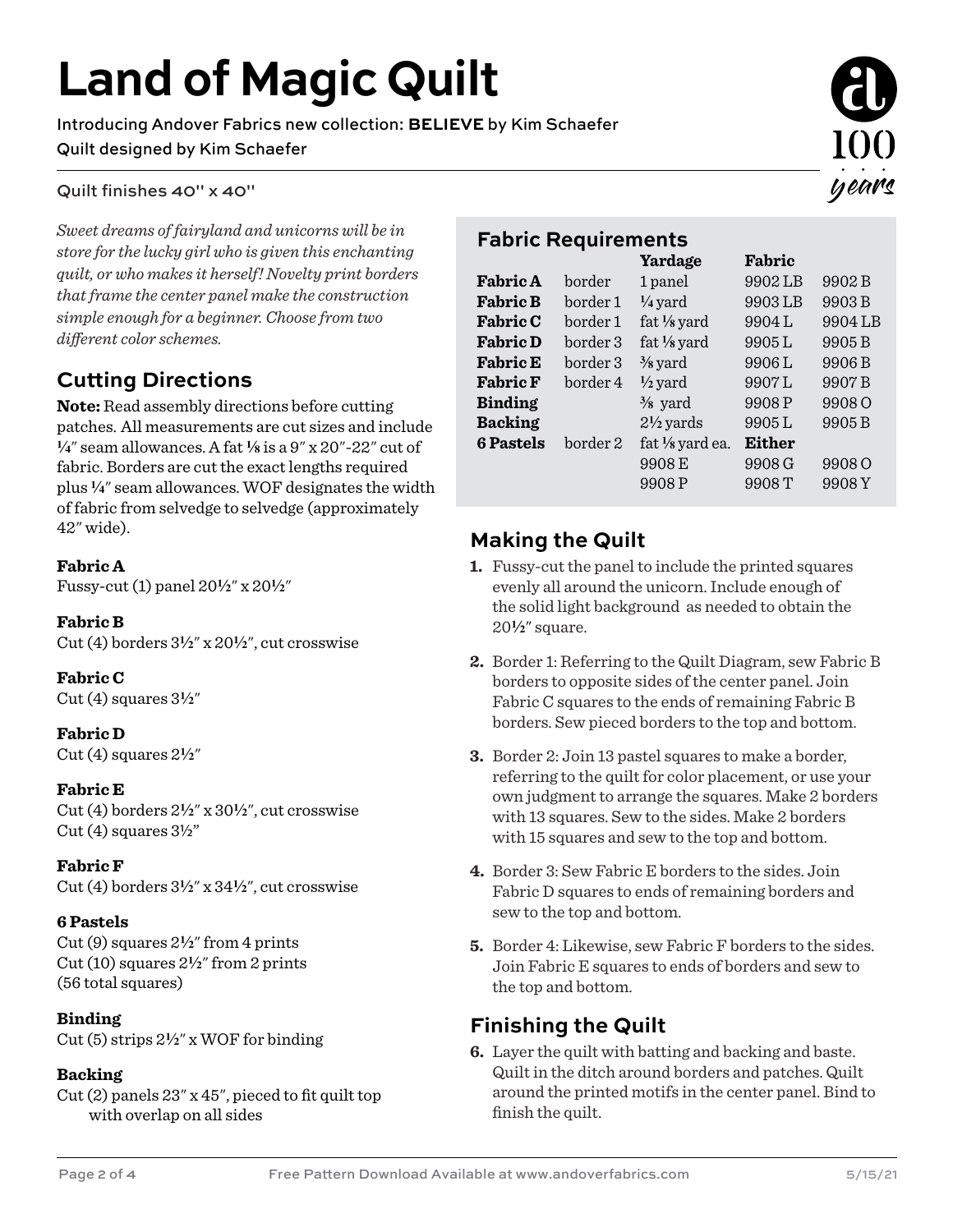

**Quilt Diagram**